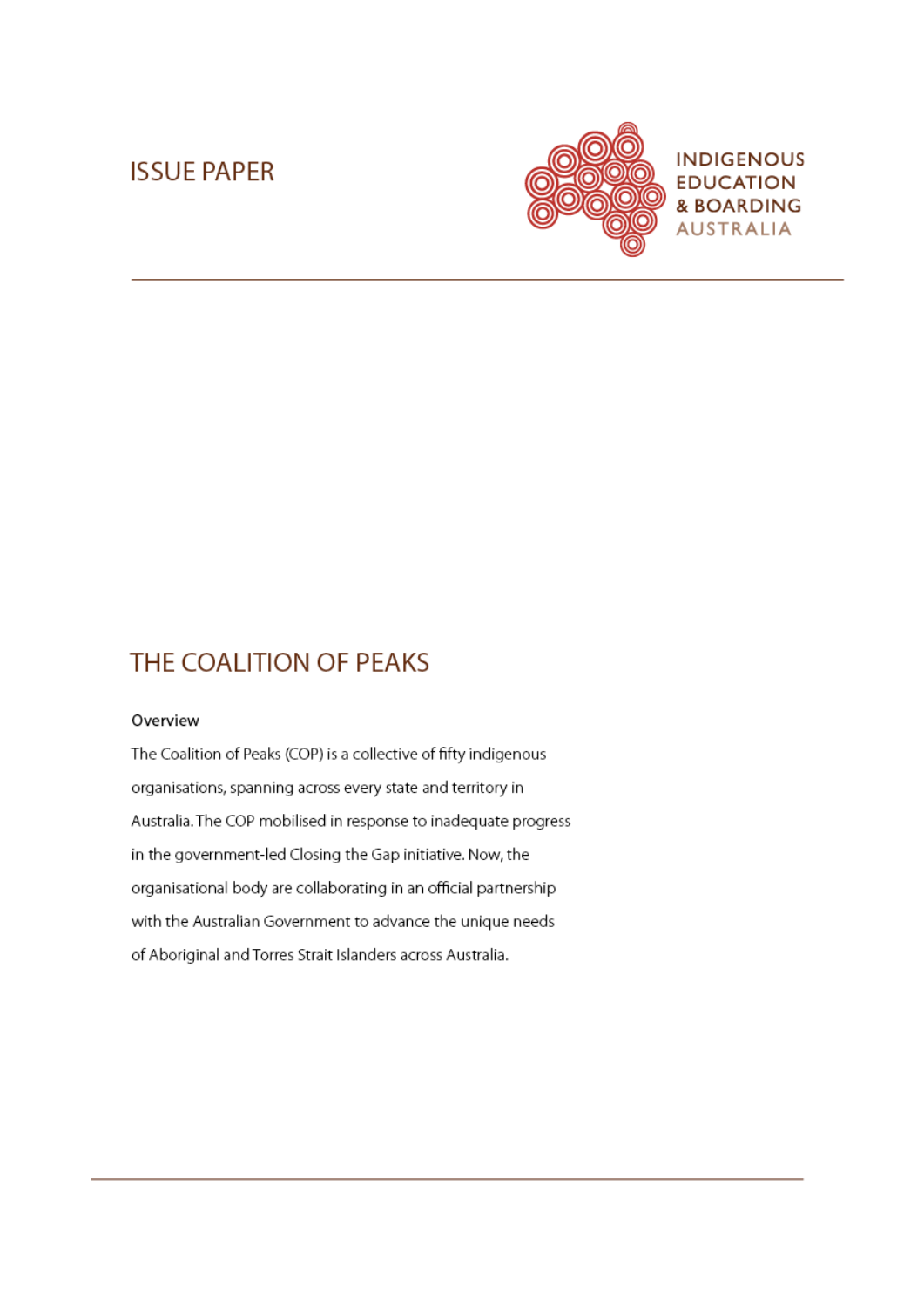# The Coalition of Peaks

#### **Overview**

The Coalition of Peaks (COP) is a collective of fifty indigenous organisations, spanning across every state and territory in Australia. The COP mobilised in response to inadequate progress in the government-led Closing the Gap initiative. Now, the organisational body are collaborating in an official partnership with the Australian Government to advance the unique needs of Aboriginal and Torres Strait Islanders across Australia.

## How the COP advocate self-determination

The member organisations of the COP cover different areas of importance in Indigenous affairs. As such, the COP is constituted of a diverse array of Indigenous expertise in areas such as health, education and justice. The formal recognition of these organisations reinforces Indigenous knowledge as the primary resource for improving life outcomes for Aboriginal and Torres Strait Islander people, therefore enhancing self-determination for Aboriginal and Torres Strait Islander individuals and the organisations that represent them.

#### Community driven

The Coalition of Peaks are first and foremost accountable to their communities. Each individual organisation is responsive to, and respectful of, the unique and diverse needs of their communities. This process creates a communicative passage between communities and the Australian Government that has otherwise been overlooked by the Australian Government. It also allows for jurisdictions to tailor the implementation of set targets based on the distinct needs of each community.

## The Importance of Shared Decision Making

The purpose of the COP is to increase Aboriginal and Torres Strait Islander autonomy and increase engagement through participation. This is a direct response to past policies and programs executed by the Australian Government without the inclusion of Aboriginal and Torres Strait Islander oversight. The Closing the Gap agenda is an example of this. Now, the agenda will be implemented by a shared decisionmaking process with the COP, the Council of Australian Governments (COAG) and the Australian Government. This is central to the COP belief that community input is fundamental to achieving any targets set by the Closing the Gap agenda.